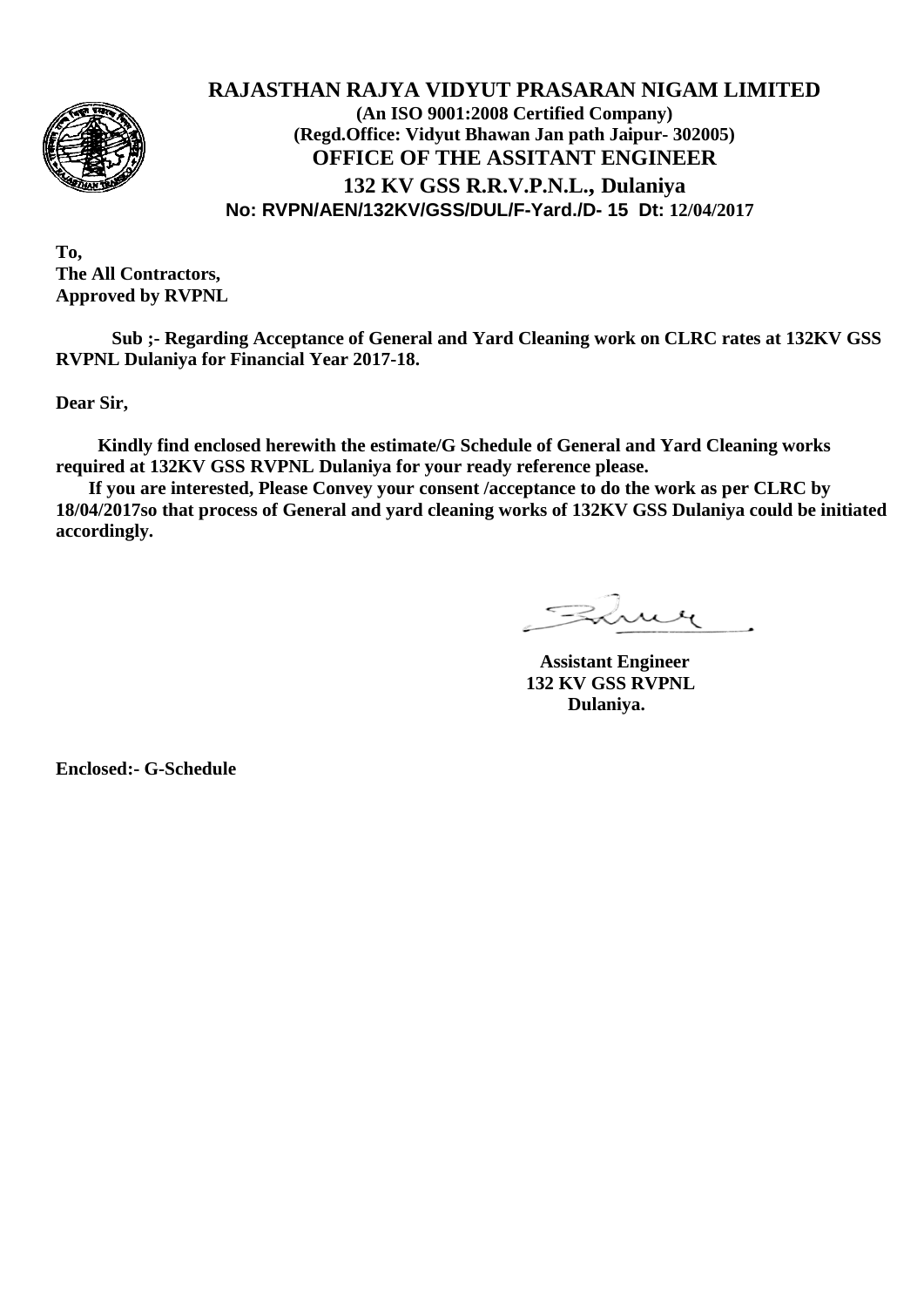## NAME OF WORK :- CLEANING WORKS OF YARD & GENERAL CLEANING OF CONTROL NAME OF WORK :- CLEANING WORKS OF YARD & GENERAL CLEANING OF CONTROL ROOM, REST HOUSE, PLCC ROOM & ASSOCIATED AREA AT 132 KV GSS DULANIYA. (01/05/2017to 31/07/2017 i.e. 92 Days)

| <b>BSR</b><br>No. | <b>Description</b>                                                                                                                                                                                                                                                                                                                                                                                                                                                                                                                                                                                                                                                                                                                                                                                                                                                                                                                                                                                             | Quantity<br>in | Rate in<br>(Rupee | Unit          | Frequen                 | <b>Amount</b> | <b>BSR</b>     | <b>TOTAL</b>  |
|-------------------|----------------------------------------------------------------------------------------------------------------------------------------------------------------------------------------------------------------------------------------------------------------------------------------------------------------------------------------------------------------------------------------------------------------------------------------------------------------------------------------------------------------------------------------------------------------------------------------------------------------------------------------------------------------------------------------------------------------------------------------------------------------------------------------------------------------------------------------------------------------------------------------------------------------------------------------------------------------------------------------------------------------|----------------|-------------------|---------------|-------------------------|---------------|----------------|---------------|
|                   |                                                                                                                                                                                                                                                                                                                                                                                                                                                                                                                                                                                                                                                                                                                                                                                                                                                                                                                                                                                                                | (Sq.mtr)       | s)                |               | cy                      |               | above          | <b>Amount</b> |
| 1.0               | सामान्य सफाई कार्य                                                                                                                                                                                                                                                                                                                                                                                                                                                                                                                                                                                                                                                                                                                                                                                                                                                                                                                                                                                             |                |                   |               |                         |               |                |               |
| 1.1               | कार्यो का विवरण :–<br>ग्रिड़ सब स्टेषन परिसर के<br>नियन्त्रण<br>कार्यालय,<br>कक्ष,<br>बरामदों, विश्राम कक्ष,सीढ़ियॉं,<br>पी0एल0सी0सी0 कक्ष, बैटरी<br>कक्ष, विश्राम गृह आदि में झाडू<br>से सफाई करना व फिनायल<br>का पोंछा लगाने का कार्य ।<br>नियन्त्रण कक्ष समेत सभी<br>कमरों<br>दरवाजों<br>के<br>- व<br>खिड़कियों (मय षीषे) आदि की<br>सफाई ।<br>समस्त षौचालय व मुत्रालय में<br>फिनायल/रसायन का प्रयोग<br>करते हुए सफाई एवं धुलाई<br>का कार्य ।<br>नियन्त्रण कक्ष व अन्य सभी<br>कक्षों की छत, खिड़की, कोने<br>आदि में लगे जाले आदि की<br>सफाई ।<br>उपरोक्त परिसर में कूड़ादानों<br>(डस्टबिनों) को खाली करना ।<br>समस्त निकाले गए कचरे को<br>ग्रिड़ सब स्टेषन परिसर से<br>बाहर प्रभारी अधिकारी द्वारा<br>निर्धारित स्थान पर डालना ।<br>नोट :–<br>1. सफाई कार्य हेतु झाडू, पोंछे, डस्टर,<br>आवष्यक उपकरण आदि ठेकेदार को<br>स्वयं की लागत पर लाने होंगे ।<br>अन्य सफाई का सामान जैसे<br>2.<br>फिनायल,<br>फिनायल गोली, रसायन आदि विभाग<br>द्वारा देय होंगे ।<br>3. भुगतान फर्श क्षेत्रफल के आधार पर<br>किया जायेगा | 337.00         | 19.00             | 100<br>Sq.mtr | Per day<br>(92)         | 5890.76       | 60%<br>3534.45 | 9425.21       |
| $1.2$             | नियन्त्रण कक्ष से मुख्य द्वार तक सड़क व<br>अन्य सड़कें एवं इनके दोनों ओर छोड़ी<br>गई खाली जगह की झाडू द्वारा<br>सफाई।समस्त निकाले गए कचरे को ग्रिड़<br>सब स्टेषन परिसर से बाहर प्रभारी<br>अधिकारी द्वारा निर्धारित स्थान पर डालना<br>। सफाई कार्य हेतु झाडू एवं आवष्यक<br>उपकरण ठेकेदार को स्वयं की लागत पर<br>लाने होंगे ।                                                                                                                                                                                                                                                                                                                                                                                                                                                                                                                                                                                                                                                                                    | 275.00         | 3.60              | 100<br>Sq.mtr | Per day<br>(92)         | 910.80        | 60%<br>546.48  | 1457.28       |
| $1.3$             | ग्रिड़ सब स्टेषन के स्विच यार्ड म`बनी<br>सड़क,निरीश्रण पथ, ट्रेंच कवर,फाउंडेशन<br>आदि की सफाई । समस्त निकाले गए<br>कचरे को ग्रिड़ सब स्टेषन परिसर से<br>बाहर प्रभारी अधिकारी द्वारा निर्धारित<br>स्थान पर डालना । सफाई कार्य हेतु झाडू<br>एवं आवष्यक उपकरण ठेकेदार को स्वयं<br>की लागत पर लाने होंगे                                                                                                                                                                                                                                                                                                                                                                                                                                                                                                                                                                                                                                                                                                           | 525.00         | 4.00              | 100<br>Sq.mtr | Weekly<br>(13Wee<br>ks) | 273.00        | 60%<br>163.8   | 436.80        |
| 1.4               | नियन्त्रण कक्ष, विश्राम गृह व अन्य<br>कार्यालय परिसर के ऊपर की छत व<br>बरसाती नालों की सफाई ।समस्त निकाले<br>गए कचरे को ग्रिड़ सब स्टेषन परिसर से<br>बाहर प्रभारी अधिकारी द्वारा निर्धारित<br>स्थान पर डालना । सफाई कार्य हेतु झाडू<br>एवं आवष्यक उपकरण ठेकेदार को स्वयं<br>की लागत पर लाने होंगे ।                                                                                                                                                                                                                                                                                                                                                                                                                                                                                                                                                                                                                                                                                                            | 340.00         | 3.60              | 100<br>Sq.mtr | Monthly<br>(3)          | 36.72         | 60%<br>22.03   | 58.75         |